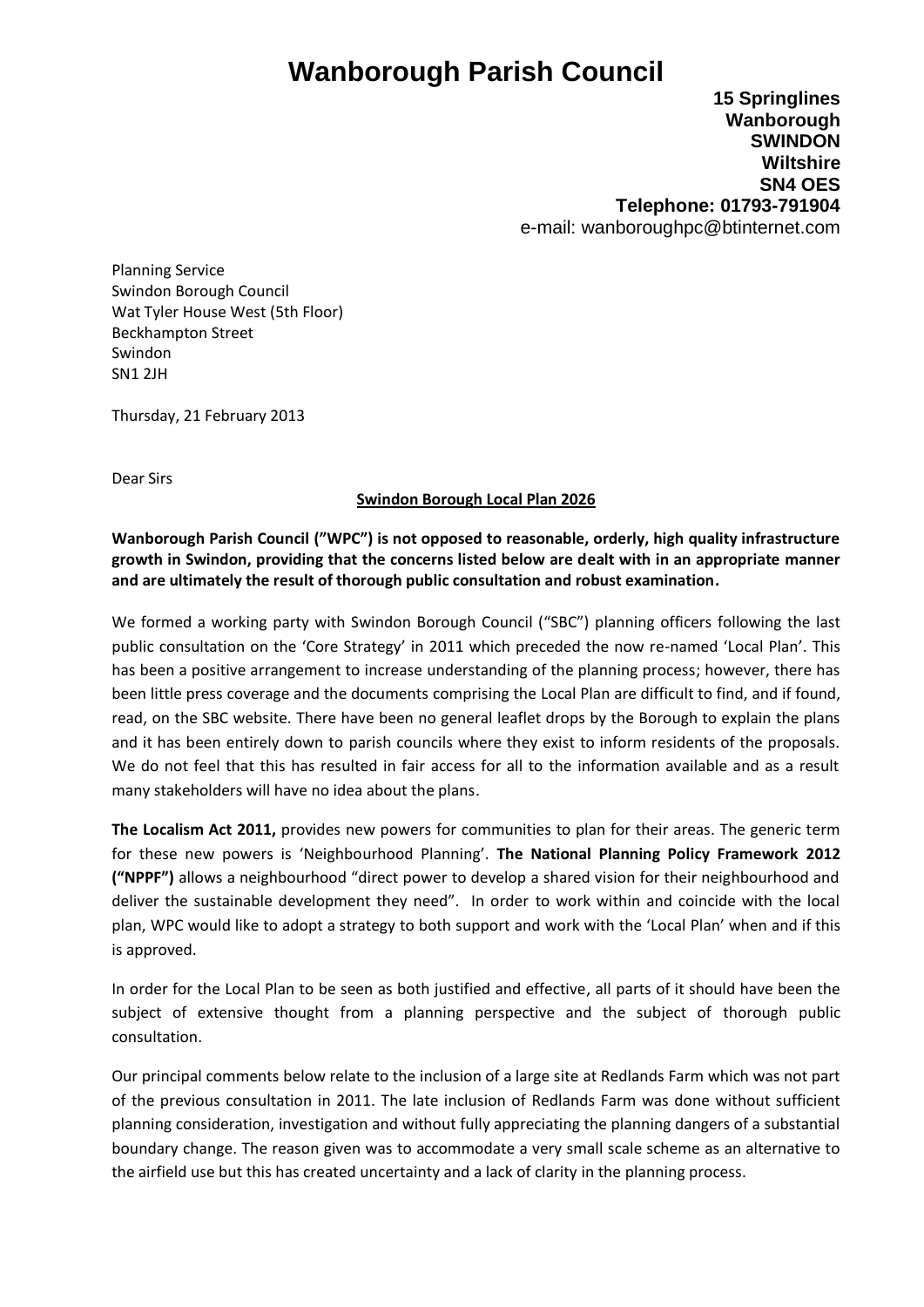In order to rectify this mistake, the housing boundary should now revert to exclude all of the 'Redlands Farm' land and revert to the North of Liden Brook and then a "Neighbourhood Plan" could be prepared for a small scale development of 20-40 homes on the site, which would respect the landscape setting of the village.

Although Redlands is included in the new settlement boundary within this draft, it has not been designated with a housing development island within the plan. We strongly urge that 'Redlands Farm' (and all of the landowners who have a direct or indirect interest in the farm), are included as part of a 'Neighbourhood Plan' (along the same guidelines adopted by negotiations with Mr Hooper in Wanborough, in 1990, and supported by SBC). This will provide land equalisation and significant benefits to all stakeholders whilst additionally; it would help to avoid any on-going harassment by both neighbours and councillors, which we have seen over the years with regard to the Redland's farm and airfield.

**Our objection to the Local Plan as being neither legally compliant nor sound is the very late inclusion of Redlands Farm & Airfield in Wanborough at the personal insistence of Councillor Dale Heenan (Covingham & Dorcan Ward Councillor) who is also the SBC cabinet member for strategic planning and sustainability.**

The background is that Redlands operates quite legally as an unlicensed leisure airfield for skydiving and micro-lights. Over the years, this activity has caused some comment largely from residents from outside the WPC area in nearby areas such as Covingham (although we record that some within the WPC area have also objected). We contend that Councillor Heenan has used his position as Cabinet Member to order that the housing boundary be changed to satisfy some of his constituents who have remained vocal on the airfields use. Councillor Heenan claimed in the press article that announced this change to have consulted Wanborough Council which was untrue.

This change was made shortly before the local plan was due to be published and has been done in such an ill-considered way that it endangers the accepted need to protect the village and landscape setting of Wanborough (including Horpit, which is part of Wanborough) and will have a much greater impact upon the AONB because of its proximity and topography as the site sits upon the highest part of Wanborough Plain.

As Councillor Heenan was pressed on the issue, including at a packed public meeting recently held in Wanborough Village Hall on 14<sup>th</sup> January 2013, he indicated that he would support a development of no more than 30-50 homes at Redlands and promised residents and the Parish council to control this number of homes.

The legal 'issue' is that once the newly drawn housing boundary is accepted as part of the 'Local Plan', it will not be within Councillor Heenan's gift to control absolutely the number of homes and already the site is being 'promoted' as suitable for up to 500 homes by agents. Promises of a 'design brief' and its inclusion within the emerging Supplementary Planning Document for the Eastern villages will not help, as this will not necessarily form a part of the Examination in Public.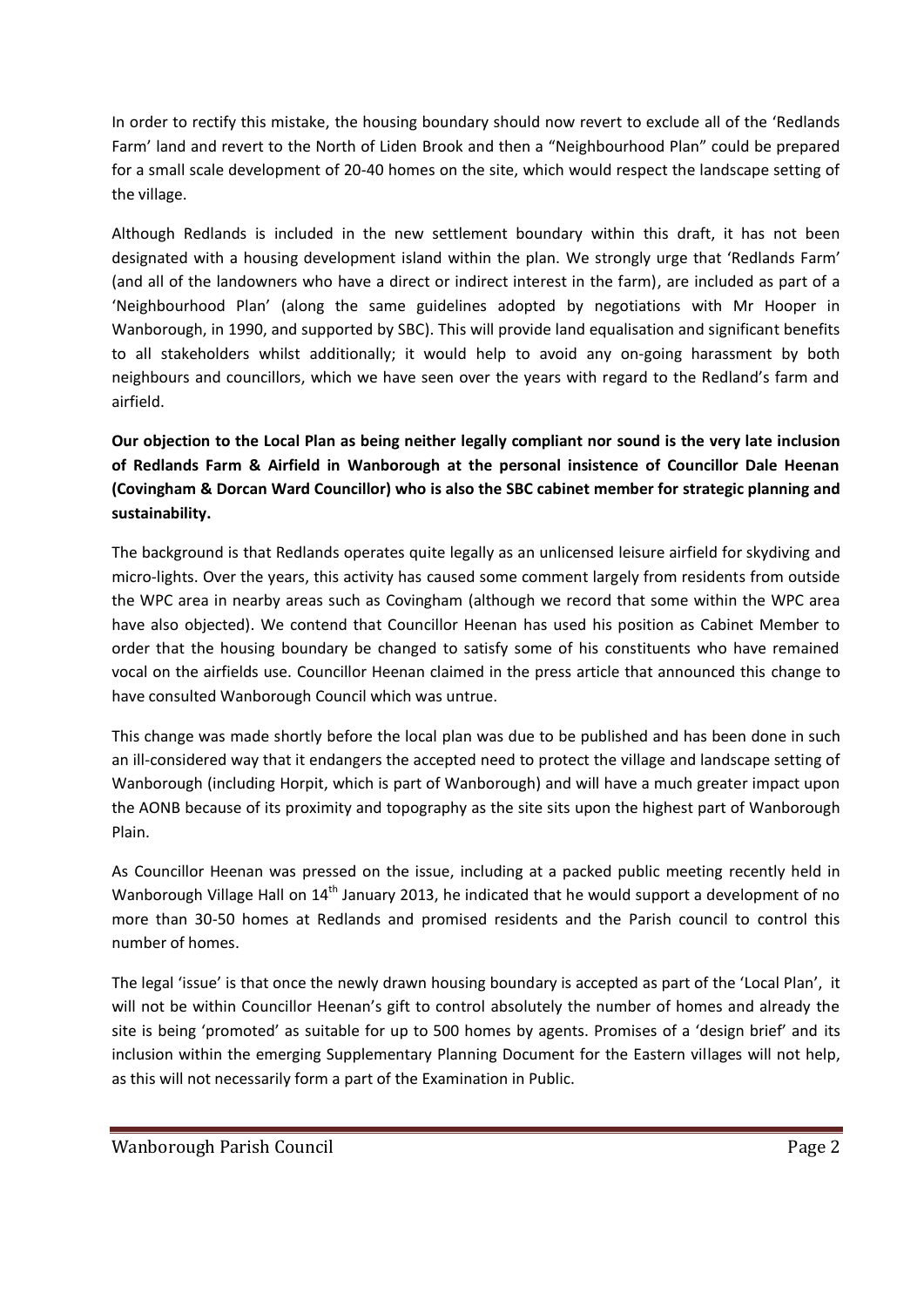WPC had stated that they would support a small scale development at Redlands of 30-40 homes in the style of a 'hamlet' rather like some of the other extended areas of the village (Horpit, The Marsh, Foxhill etc.) with a 'farmstead' style of housing that reflects the highly visible location and to include a minimum 30% low cost/social housing for those with a village connection. It should include good quality cycle and pedestrian access to the village. As with the scheme in 1990 involving Mr Hooper we envisage that a meaningful amount of land is transferred to the village to provide additional sports and recreation facilities as well as additional recreational woodland and allotment provision. Rather deliberately the scheme would be attached to the village and without direct connection to the Eastern Villages development. Horpit and Burycroft although outside the tight housing boundary of the village are both historically connect to and considered important parts of the village of Wanborough.

**To make the plan sound:** The housing boundary should return to the North of the course of the Liden Brook.

**Policy NC3 (5.55)** states that the development will ensure the landscape, context & views to and from the North Wessex Downs AONB will be 'respected', however, the correct terminology should be to **'conserve and enhance'** - clearly development at Redlands would contradict as the boundary is closer than previously proposed, so the statement at 5.55 is not correct. This statement also promises to ensure a 'graduated transition' yet the Redlands site is one field away from the village allotments. **There is insufficient planning argument or reasoning for the inclusion of Redlands.**

**Policy NC3 5.78** also promises **'measures to minimise rat running through nearby villages'** yet clearly Redlands adds to the other two proposed sites along the historic Wanborough Road. This part of the plan needs much more detail and clarity in order to be sound.

**To be effective:** The plan should explain why the current 'No Through Road' policy, for both lorries and cars, from Covingham to Foxhill is not or will not be enforced. This statement has often been repeated by SBC councillors, officers and the police. Therefore, an effective plan must be made which is an integral part of the transport assessment.

We feel that rat running through villages will result if an effective solution is not included. We propose that Wanborough Road should not be accessible to any major development; the closure of Wanborough Road will protect and enhance the village setting of Wanborough and provide significant benefits in terms of quality of life for both Wanborough residents and the villages beyond. The other acceptable option would be significantly restricted access - the form and layout of the new developments should be such that they make 'rat running' impossible.

**NC3 5.77:** The new Commonhead link road will take traffic away from Wanborough and provide a route for Wanborough residents to access the eastern development. If Wanborough Road is left open, it will create substantial traffic issues in both directions from the EDA and potentially from the new Coate development.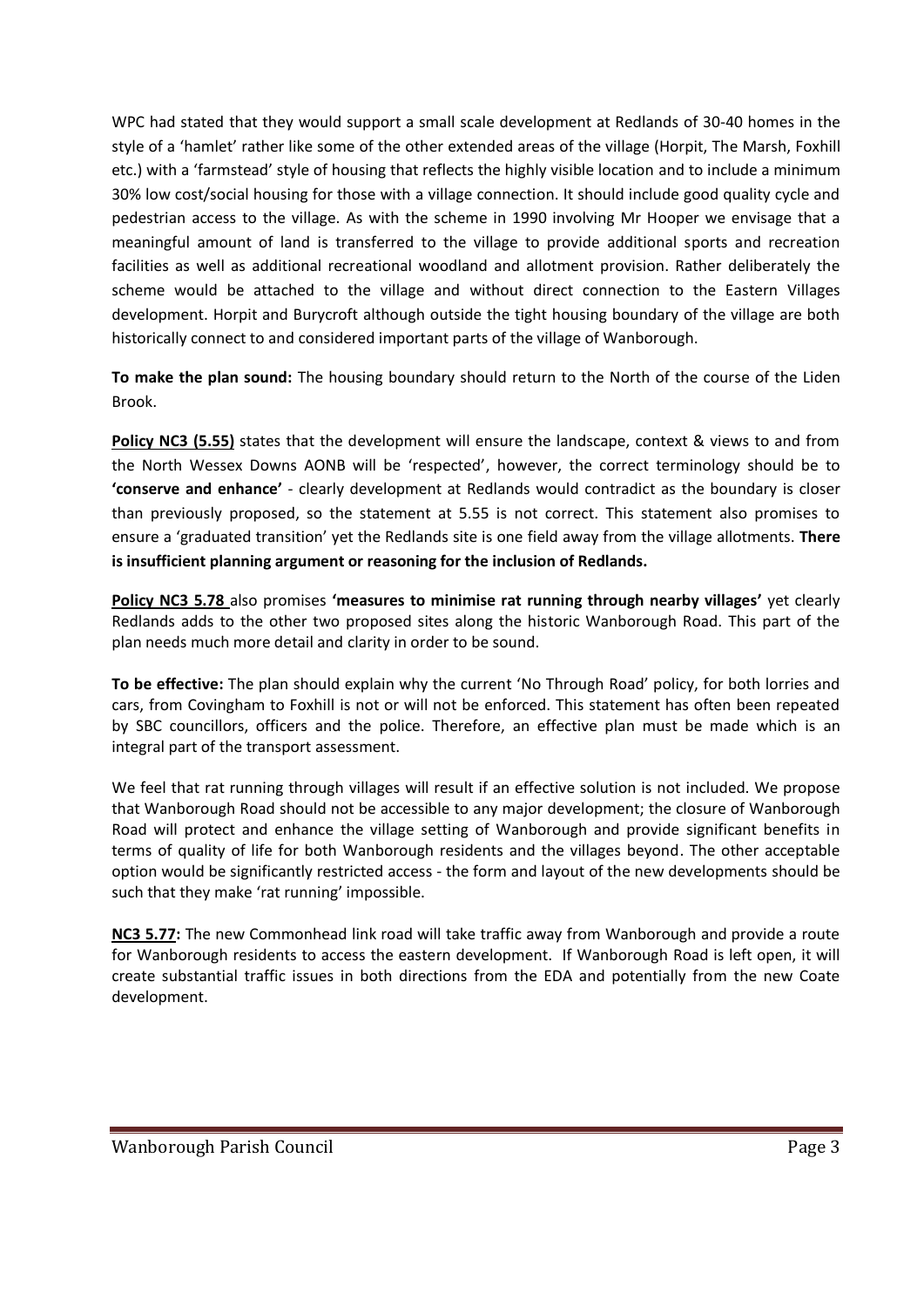The Marsh is not sufficient to deal with this problem and it is widely anticipated that rat running at busy times will result in a significant deterioration in the standard of living for its residents. If the link to the Commonhead junction is to form part of the plan, significant and timely earthworks (possibly a bund) with tree planting to mitigate noise and visual intrusion of the planned road should be in place. The historically significant remains of the old watermill off The Marsh should be conserved and an explanation of how the historically important Great Moorleaze Farm is to be protected should be made. The route of the link should respect other important archaeological sites.

We have serious flooding concerns. In recent years, the Wanborough Road, Horpit and in particular 'The Marsh' has flooded and there have been instances when they have all been impassable through flooding (on many winter days, it is only possible to drive through in the middle of the road). This problem has never been solved in Wanborough and so the expectation is that if flooding concerns are not seriously considered, these issues will escalate.

**Policy NC3 (5.58)** discusses density. Because of the impact upon the North Wessex Downs AONB and the location of the development on a largely flat plain, the height of the development is as crucial as the quality, as it will be extremely visible. 40 homes per hectare, as an average, is considered too visually intrusive in the wider landscape and is substantially higher than the density considered acceptable at Commonhead (30 dwellings p/ha) yet no explanation has been given for this substantial increase. In order to respect the landscape the density should be reduced. We propose that the local community should be invited to engage in future planning meetings to discuss design criteria that result in a high quality development within the WPC area.

**DELIVERABILITY:** In order that the plan is sound and deliverable, the funding for infrastructure should be in place prior to the commencement of any of the development islands. We have concerns over the intended infrastructure delivery plan, which does not include figures for the Commonhead Link and many other important issues which will result in long term social costs. A member of the Planning team confirmed that the crucial 'link road' from the development islands to Commonhead (which is a considerable distance) has not been costed or included in the 'Infrastructure Delivery Plan' as the cost of the link road is expected to be provided by the developer. Leaving out this cost and the mechanism of funding makes the delivery plan UNSOUND.

**Policy NC3 5.81:** We support the ambition to provide and conserve a route to eventually link the Wilts & Berks canal to the Thames. We would encourage the early provision of the route as part of the 'green infrastructure' including cycle and pedestrian access. This must be done in joint ownership with the 'Canal Trust' to prevent intrusion.

We support the relocation of employment land and, in our view; it is now in the right place as it has direct access to the 'Strategic Road' network. We encourage provision of some smaller low cost units which will replace units lost at Lotmead business village, and we welcome a policy of encouraging technology companies to locate here as this will meet employment need better than warehousing schemes which have created a few low paid employment opportunities. The policy should be in accordance with Government guidance and seek sustainable development that achieves a pattern of land use which minimises the need to travel.